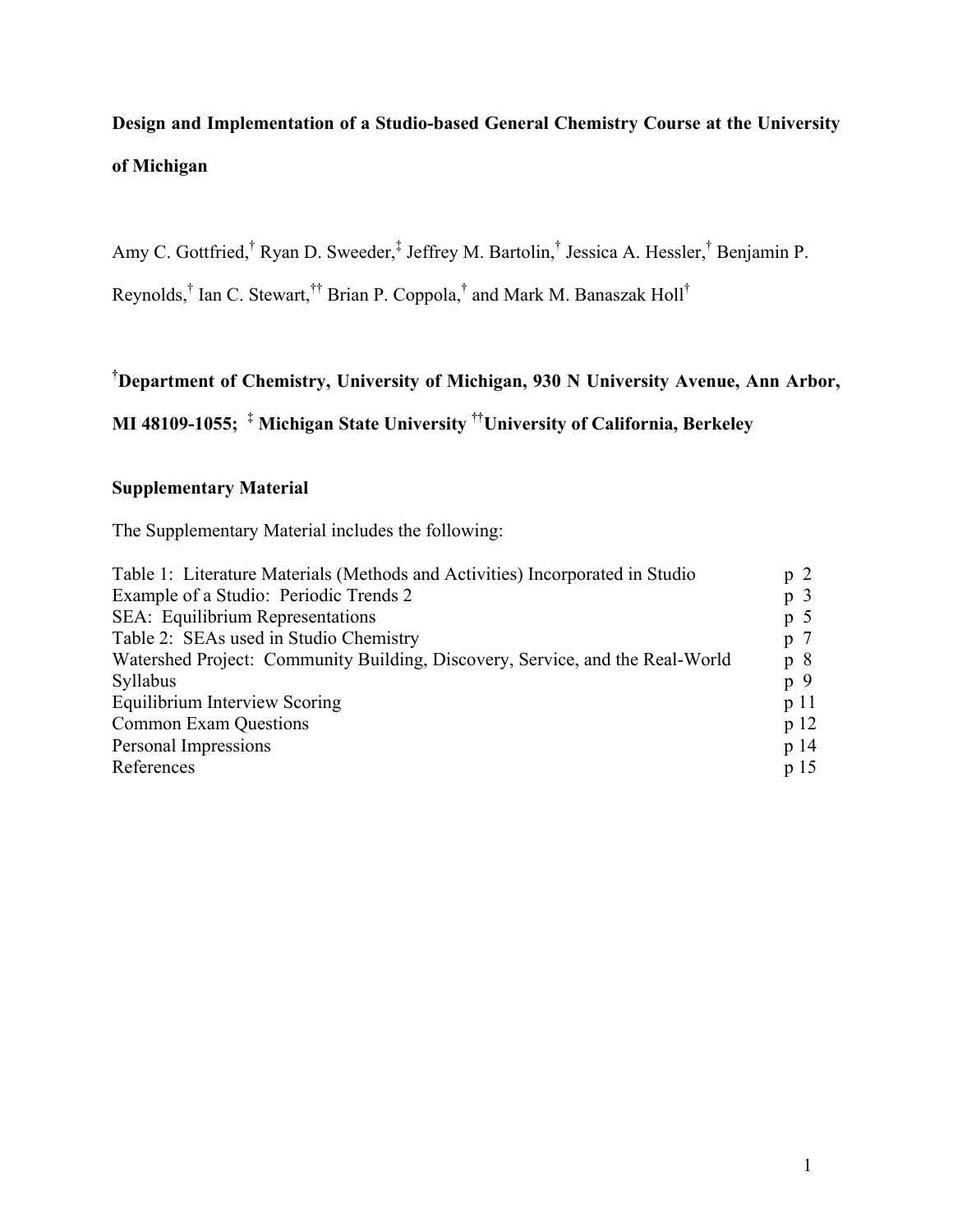Table 1 summarizes the methods and materials adopted from the literature and used in Studio

| <b>Method</b>                                                                                                   | <b>Example/Topic</b>                                                                                                                                            | <b>Literature Support</b>                                                                                                                                                                                                                                                              |  |
|-----------------------------------------------------------------------------------------------------------------|-----------------------------------------------------------------------------------------------------------------------------------------------------------------|----------------------------------------------------------------------------------------------------------------------------------------------------------------------------------------------------------------------------------------------------------------------------------------|--|
| Active<br>Learning                                                                                              | Introduce periodic table;<br>hypothesize how elements were<br>grouped; observe properties of group<br>1 and group 2 metals; discuss how<br>elements are grouped | Provides common past experience that<br>can be linked to discussion of chemical<br>phenomena. $(1)$                                                                                                                                                                                    |  |
| Cooperative<br>peer learning                                                                                    | Students work in small groups to<br>create presentations on the concept<br>of dynamic equilibrium for<br>presentation to the full class.                        | Learning occurs while people<br>participate in the social activities of<br>their learning community, transforming<br>(i.e., constructing) their understanding<br>as they participate. $(2)$                                                                                            |  |
| Real-world<br>applications                                                                                      | Hot and cold packs; glow stick quiz;<br>Watershed project as part of<br>collaboration with community<br>groups to study local creek                             | An emphasis on adaptive expertise<br>facilitates students' quality of learning<br>and ability to transfer concepts to novel<br>situations. $(3)$ Service learning<br>demonstrates applicability of material<br>to real-world scenario highlighting the<br>topic's importance. $(4, 5)$ |  |
| Filling atomic orbitals; acting out<br>Kinesthetic<br>buffer interactions; polymerization;<br>learning<br>SEA's |                                                                                                                                                                 | Reaches kinesthetic learners(6)                                                                                                                                                                                                                                                        |  |
| Concept maps                                                                                                    | Chemical bonding; acids and bases                                                                                                                               | Improves student achievement, reduces<br>student anxiety, aids constructive<br>learning $(7-11)$                                                                                                                                                                                       |  |
| Group<br>Instruction                                                                                            | Atomic models; acids and bases<br>production; polymer recycling                                                                                                 | Emphasizes involving students in<br>learning including planning, decision<br>making, critical analysis, and synthesis<br>(12, 13)                                                                                                                                                      |  |
| <b>Activities</b><br><b>Adopted</b>                                                                             | Chemical Bonding and<br>Thermochemistry                                                                                                                         | Introducing organic molecules, fats,<br>solubility, intermolecular forces $(14)$                                                                                                                                                                                                       |  |
|                                                                                                                 | Equilibrium                                                                                                                                                     | Limiting reagent vs. equilibrium, $(15)$<br>exchange of pennies, $(16)$ practice<br>problems $(17)$                                                                                                                                                                                    |  |
|                                                                                                                 | Acid Base                                                                                                                                                       | History $(18)$                                                                                                                                                                                                                                                                         |  |
|                                                                                                                 | Electrochemistry                                                                                                                                                | Activity series box; $(19)$ model of<br>galvanic cell; (20) Sherlock Holmes<br>Adventure $(21)$                                                                                                                                                                                        |  |
|                                                                                                                 | Kinetics and Mechanisms                                                                                                                                         | Kinetics of flipping pennies and<br>burning candles, $(22)$ blue bottle $(23)$                                                                                                                                                                                                         |  |
|                                                                                                                 | Iron Wall                                                                                                                                                       | Iron wall remediation of contaminated<br>water $(24)$                                                                                                                                                                                                                                  |  |
|                                                                                                                 | Polymers                                                                                                                                                        | Two crosslinked balls, $(25)$ slime, $(26)$ ,<br>27) superabsorbant polymer (28)                                                                                                                                                                                                       |  |

**Table 1: Literature Materials (Methods and Activities) Incorporated in Studio**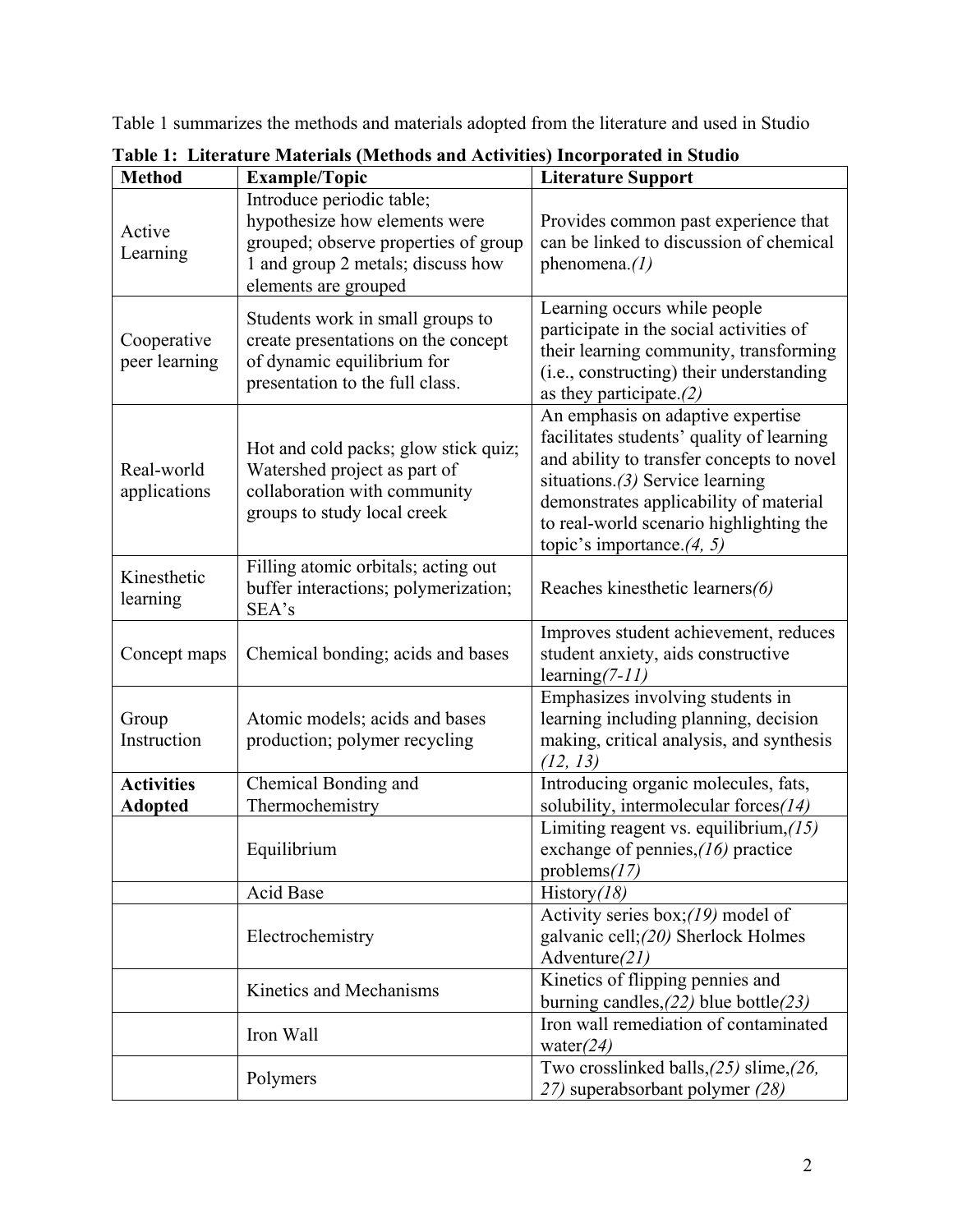#### **Example of a Studio: Periodic Trends 2**

Periodic Trends 2 begins with a review of Dalton's model of the atom. Students are then challenged to use a toothpick probe to identify an unknown object (paperclips, screws, bottle caps, etc.) embedded in a ball of soft modeling clay. After the results are compiled, students are shown how chemists use different types of probes to determine structure. This provides a handson experience to contextualize the case of "probes" and experiments by Michael Faraday (electricity decomposes substances), J. J. Thompson's (cathode ray tube) and Millikan (oil drop). The backdrop of the Ehrenhaft-Millikan controversy leads to a discussion of scientific reporting.

All of the experimental evidence is used to disprove Dalton's model. A group of students (assigned during the previous studio) presents the Plum Pudding model of the atom to the class. Then Rutherford's gold foil experiment is introduced. Students are invited to mimic Rutherford (and gain a better understanding of his gold foil experiment) by exploring a box (an atom) with a laser pointer (alpha particles). Students probe their box through the small slits around the bottom edges with the laser pointer to locate its nucleus (a mirrored object) and determine the size and shape of the nucleus. The students' experimentation is then compared to Rutherford's including a discussion of how large the box would be if their nucleus was the size of the object that they had measured. The first lab report of the semester is written on this experiment.

The Plum Pudding model is deemed disproven. A group of students presents the Bohr model of an atom. The Aufbau principle is modeled through a kinesthetic exercise where their names are drawn and they get to choose a seat in a fictional classroom. Each seat in the classroom is associated with requirements for obtaining an "A" in the class. Two seats require the least effort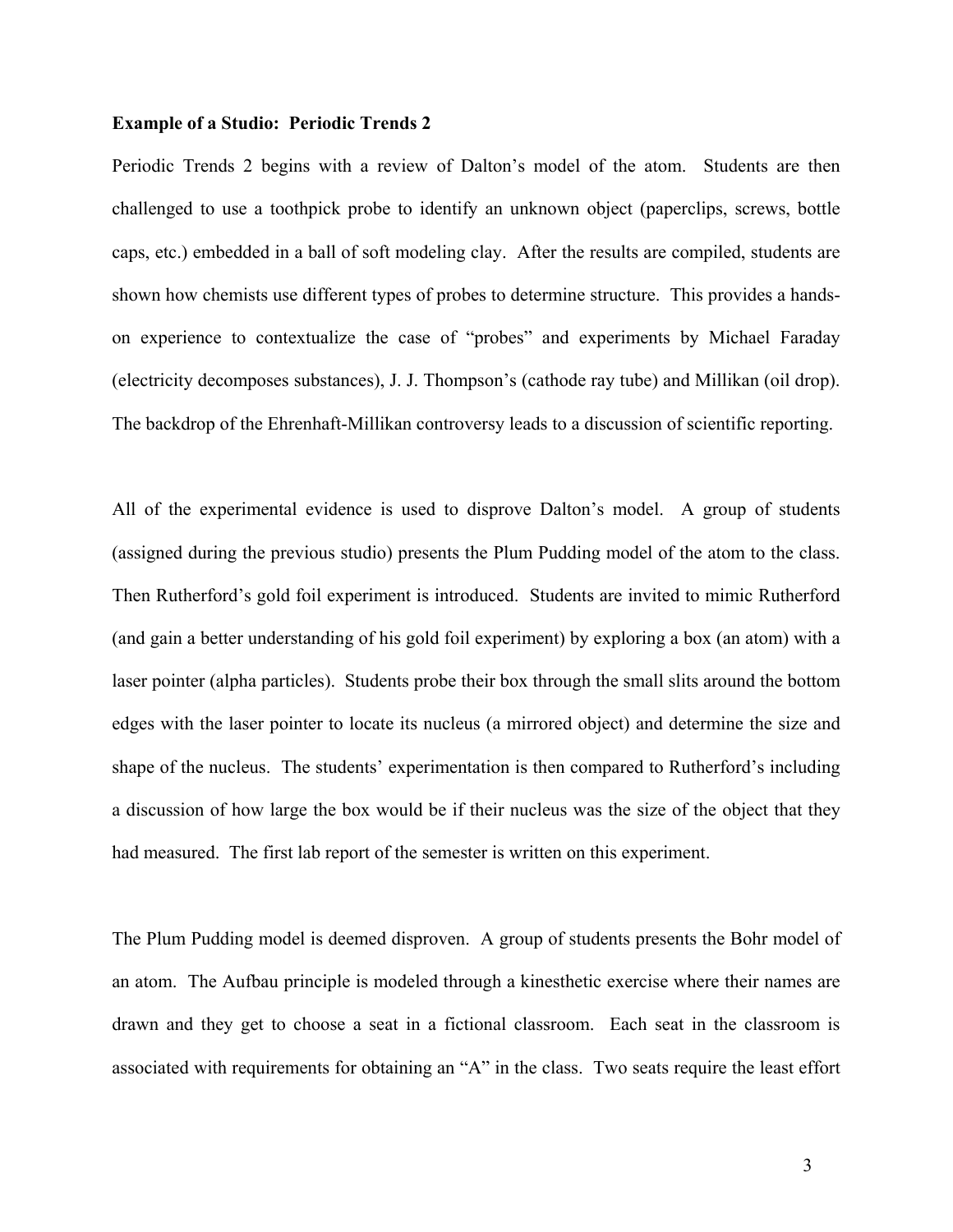to earn an A, so they are filled first. The remaining seats carry criteria such that they are filled in the same pattern as atomic orbitals are filled. The Aufbau principle and the energy of orbitals are introduced and student pairs practice writing out the electron configurations of elements 3-10.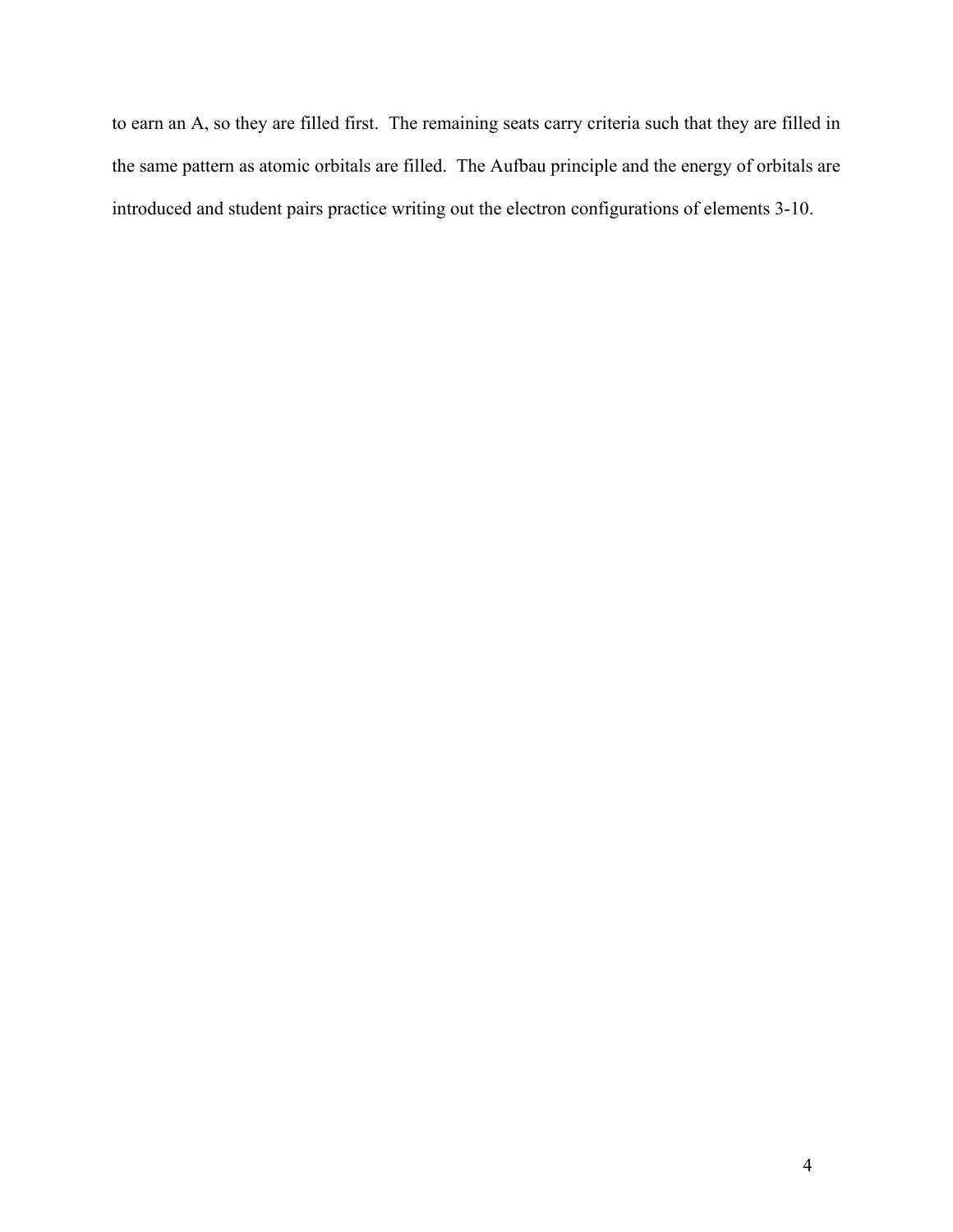#### **SEA: Equilibrium Representations**

Student Enrichment Activites (SEAs) invite students to make connections between chemistry and other areas of their lives by highlighting analogies between chemical concepts and other concepts with which they are more familiar or more interested.

An example of an SEA assigned as homework for a group of 4-6 students:

Your group will create a visual representation of a dynamic equilibrium. The medium is completely up to you (animation, skit, artwork, etc.), and creativity is encouraged. You should give thought to how to best display the nature of the system you have chosen in order to help your peers better understand the concept. Indeed, posing the question, "How can I present this information in the best way to help my peers understand?" is a good way to begin.

The representation should demonstrate: 1) a system in stable, dynamic equilibrium; 2) a stress to the system and how it would respond according to Le Chatelier's principle.

You will tell the class the system, what species (chemical or otherwise) that are present etc., but the class will have to infer the stress placed on the system by the system's response to that stress.

For the SEA described above, students have written and performed songs, poems (Figure 1), skits, and created comic books. Students were evaluated using the grading rubric in Figure 2.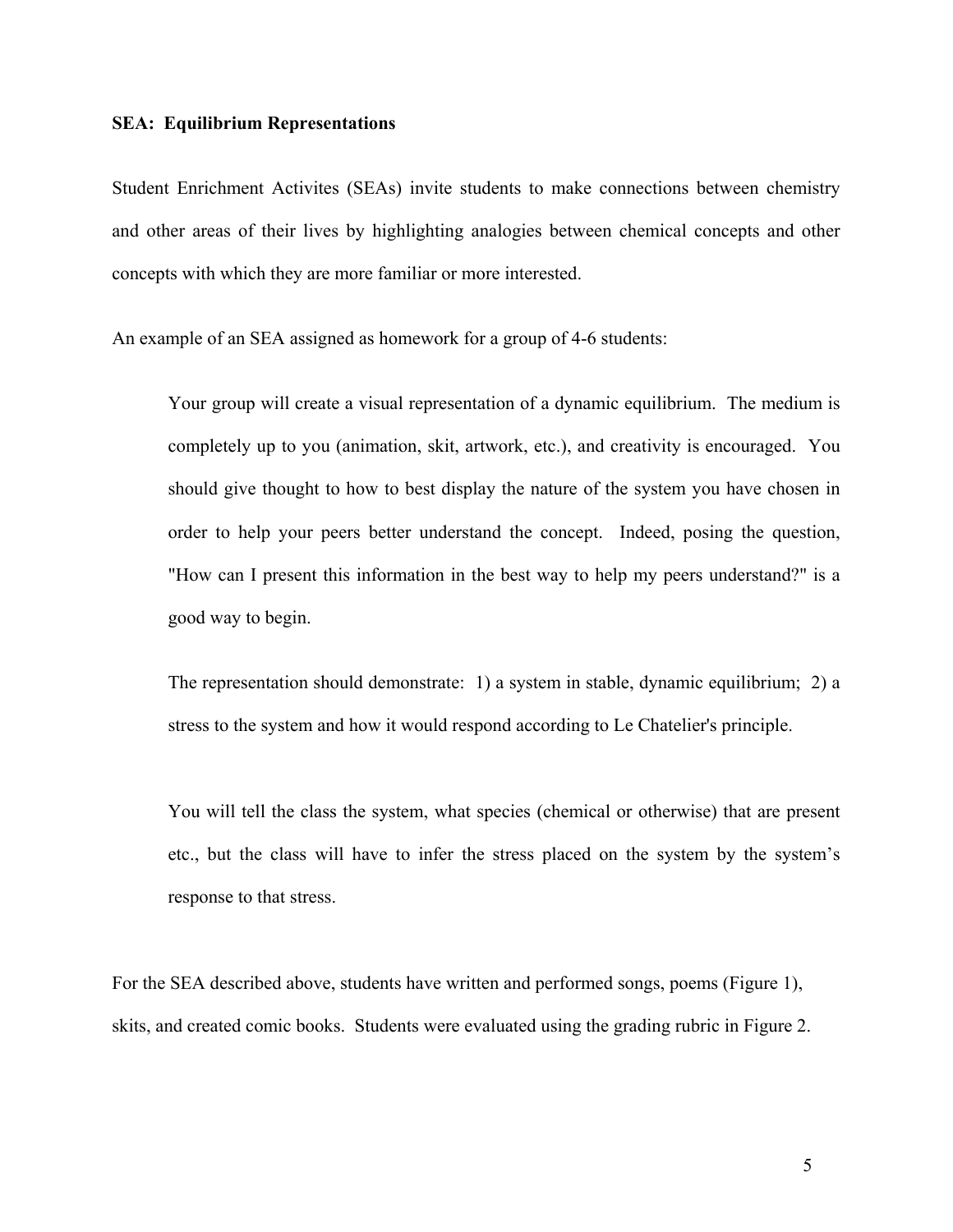## **Figure 1: Equilibrium** *by Jeff Atkinson, Joe Donley, Eric Frey*

- Wrath! Equilibrium, the finale of reactions Dynamic Ever bouncing the reaction continues But quantities stay the same Like two great beasts locking horns Neither refusing to give way, preferring death to dishonor
- Reversibility Not unlike a fall windbreaker Double sided, indestructible Reactions work both ways Products to reactants And reactants to products Ever battling with the merciless bond formations and fragmentations Who will win this war of wills?

Constant The Keq, immortal Products over reactants Pure solids and water, Like Green party candidates Forgotten, not considered

Q, the reaction quotient Instantaneous When less than  $K_{eq}$ , products formed When equal, equilibrium is reached When greater, reactants formed Ever adjusting toward equilibrium Much like the clownfish changes sex To produce an equilibrium between males and females LeChâtelier

A Frenchman with a love of chemistry His principle, the law of his land When a change is imposed On a system at equilibrium The system will react in a direction Reducing the amount of change Just as a swing, pushed in one direction Will swing back in the opposite direction

Concentration The big "M" stands for moles/liter The answer to the age old question, "How much stuff?" Adding more reactants drives equilibrium toward products Adding products has the opposite effect Water, from quiet sunny stream To babbling brook To raging river All has a concentration of 56 moles/liter

Temperature Bane of man's existence From frozen mountain snows To burning desert sands One is never comfortable It alone has the power to affect  $K_{eq}$ It alone has the splendor Adding heat will drive endothermic reactions toward the products While exothermic reactions will be driven toward the reactants

Equilibrium Quietly controlling Calming disruption Governing our lives.

# **Figure 2: Grading rubric used for Equilibrium Representations**

#### **Presentation (6)**

| (1) Asked question of another group |  |
|-------------------------------------|--|
|-------------------------------------|--|

- \_\_\_\_ (1) Participated in guessing stress on the system
- \_\_\_\_ (2) Clear to audience, all able to hear, good use of visual aids when appropriate
- \_\_\_\_ (1) Prepared when called on to start presentation (no idle transition time); under 7 minutes
- \_\_\_\_ (1) Answered questions well

#### **Paper (3)**

Clear and concise presentation of ideas, expressed all of ideas clearly; cited references when appropriate; includes all idea criteria

#### **Idea (11)**

\_\_\_\_ (3) The system chosen is a stable dynamic example of equilibrium; scientifically sound; appropriate medium

\_\_\_\_ (2) Initial species all presented and accounted for

\_\_\_\_ (2) Stress is a logical choice for demonstration

\_\_\_\_ (2) Reaction to Le Châtlier's principle (response to stress) shown so that others could decipher stress; scientifically sound

\_\_\_\_ (2) Rationale for choice

 $(+1)$  extra creativity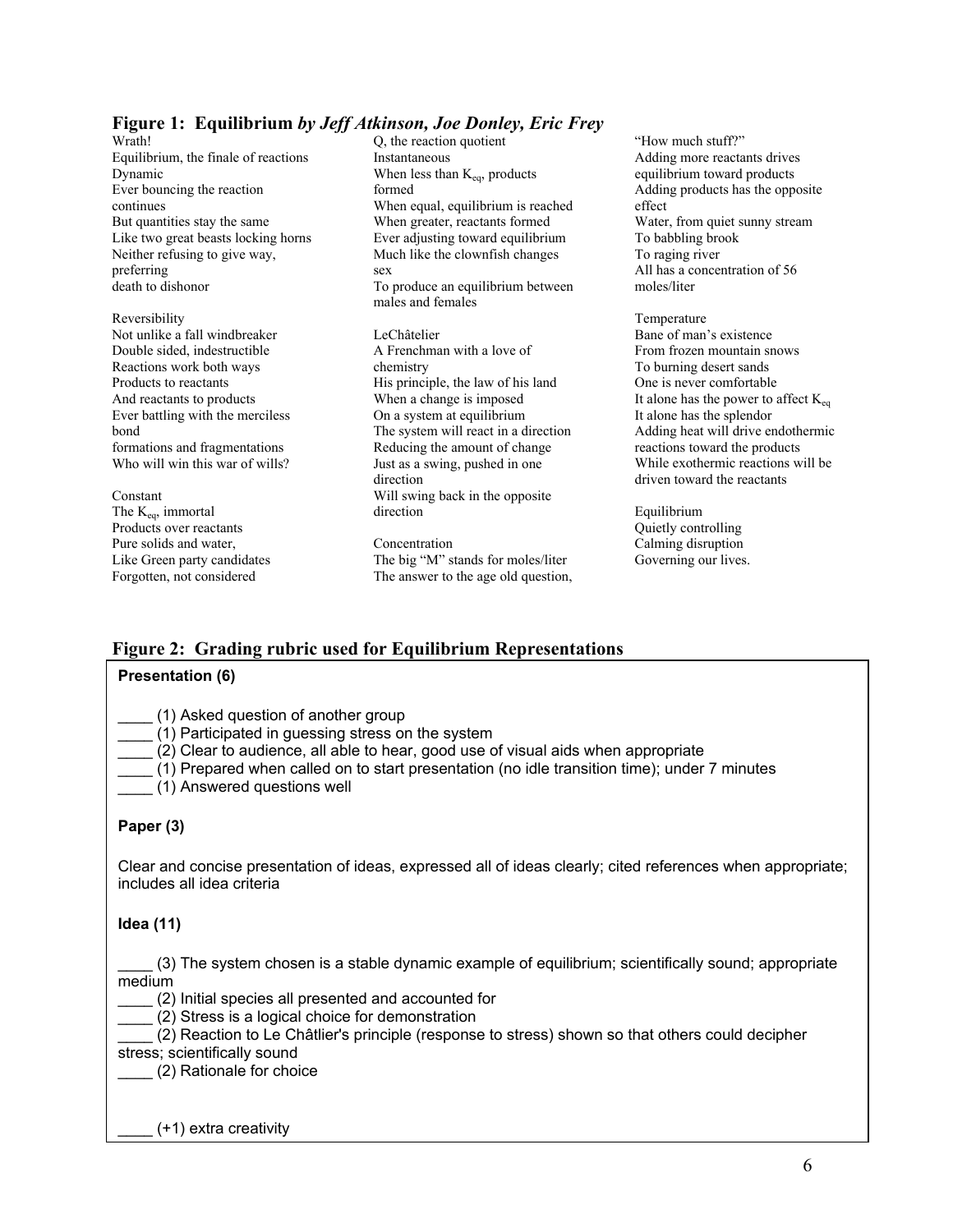The SEAs (Table 2) not only help foster student creativity, but they also help students develop their communication skills as they sum up their ideas succinctly (a page or less) in written form and present their ideas to the class.

**Table 2: SEAs used in Studio Chemistry** 

| <b>Topic</b>         | <b>SEA</b> assignment                                                       |
|----------------------|-----------------------------------------------------------------------------|
| Periodic trends      | Given a set of "fictitious" elements with known properties: oxide           |
|                      | formation, melting point, density, ionization potential, and radius, create |
|                      | a periodic table. Justify the trends that you used.                         |
| Chemical bonding and | Debate one of the following: a) the consumption of trans-fats; b) the       |
| thermochemistry      | FDA approval of olestra; c) should there be a fat tax?                      |
| Equilibrium          | Create a visual representation of a dynamic equilibrium. Demonstrate        |
|                      | the systems and then the effect of a stress on the system so that your      |
|                      | peers can identify the cause of the stress.                                 |
| Acids and base       | You are a doctor. You diagnose a patient with acidosis while her young      |
|                      | daughter is in the room. The child thinks that her mom is going to          |
|                      | dissolve in acid like she saw in a cartoon. Create comic strip, story, or   |
|                      | information card to help ease the child's fears.                            |
| Electrochemistry     | *Sherlock Holmes and the Blackwater Escape(21)                              |
| Kinetics             | Create a visual representation of the kinetics and mechanism of a           |
|                      | system. Include the effects of stress and catalysts on the system's rate    |
|                      | kinetics and mechanism.                                                     |

\*Many students solved the case by looking up the answer on-line so this activity is inappropriate for use outside of class.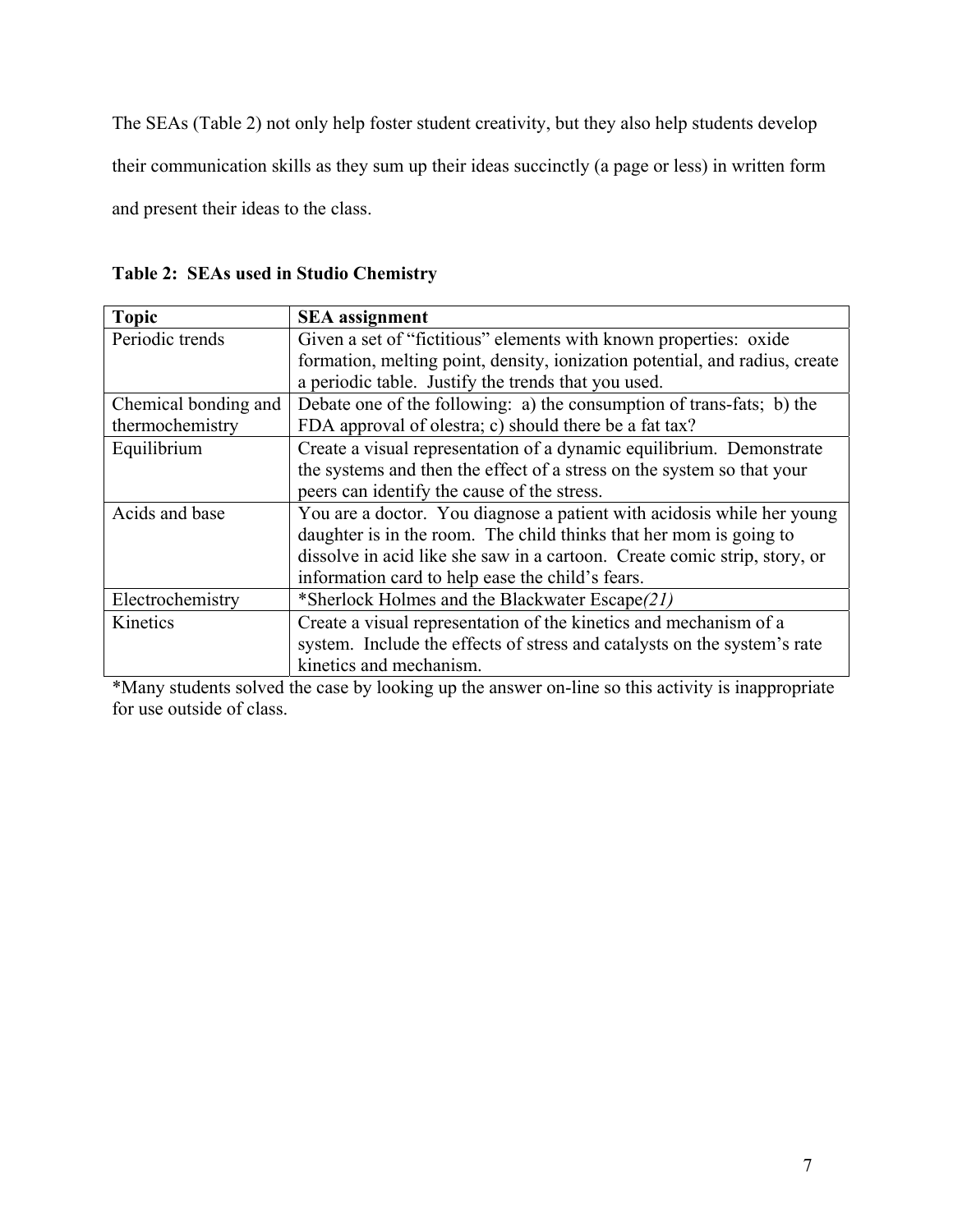#### **Watershed Project: Community Building, Discovery, Service, and the Real-World**

In order have students experience research and scientific discovery, a term-long project focused on the Millers Creek Watershed, a waterway running through the North Campus of the University of Michigan, became a service learning project.*(4, 5)* Students used Pasco Scientific  $X$ plorer<sup>™</sup> probes (which were also used in class) to constantly monitor the temperature, conductivity, pH, and dissolved oxygen content at the Glazier Way (a location) depth gauge. All of the students went on a field trip to the collection site (accessible by campus bus, escorted by the teaching staff) during an early studio period to learn to use the probes. Over the course of the semester, small groups escorted by a Graduate Student Instructor (GSI) returned to the site to collect the data recorded by the probes. The student groups then had to graph and write a brief analysis of the data that they had retrieved.

The students were also required to write a proposal for their own project within the area of water quality. With some allocated studio time, department instrumentation, and instructor assistance, projects included: the effect of a dam on water above and below it, determining the impact of a phosphate spill on a mock creek built in studio, coliform counts, and levels of lead in water from different sites around campus.

To emphasize the connection between science and public policy, a student debate concerning the recommended maximum contamination limit for arsenic in drinking water issues was organized in 2003.*(29)* Students were divided into four groups to prepare opening statements, rebuttals, and questions for opponents and assigned the outdated 50 ppb arsenic level, the current 10 ppb level, the recommended 3 ppb level, or the lowest level-of-detection possible.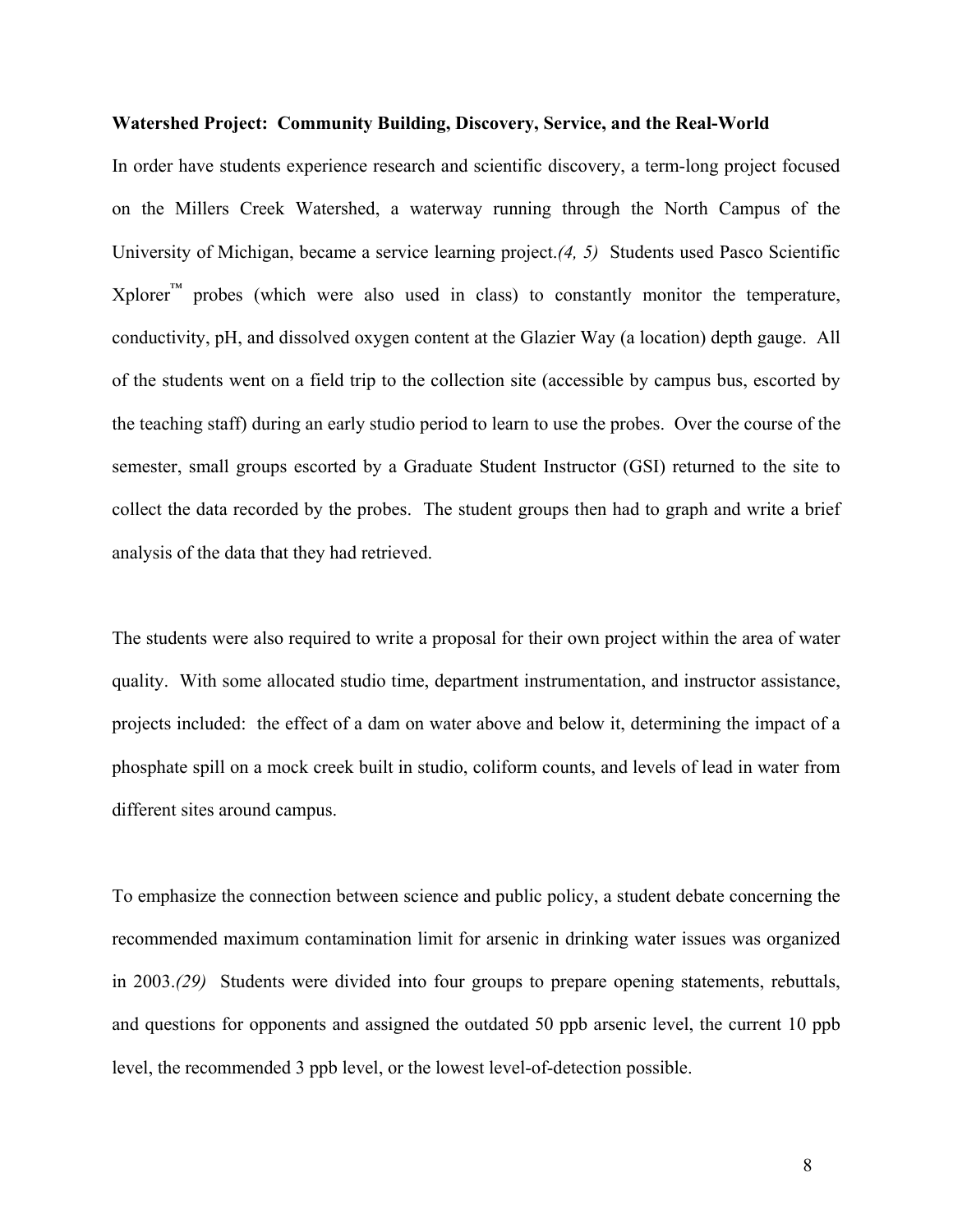#### **Syllabus**

The studio teaching method emphasizes depth over breadth in its coverage of topics. Based on our experience with entering chemistry students at the University of Michigan, we deliberately chose not to incorporate what seemed to be review topics from high school science classes, such as chemical vs. physical change, unit conversions, atomic weights, and moles that are included in the usual University of Michigan one-semester general chemistry syllabus.*(30, 31)* Rather than explicitly covering these topics, an assignment was constructed to help the students review these concepts. All students were informed that while the course would not explicitly cover any of these topics, all questions concerning these topics would be answered and that the teaching staff was available for assistance. Topics for Studio General Chemistry were selected based on: (a) their suitability for meeting the course goals of chemistry literacy and scientific discovery, (b) preparing students for subsequent courses, and (c) aiding students in developing critical thinking skills. A syllabus for the one-semester studio course is included in Table 3.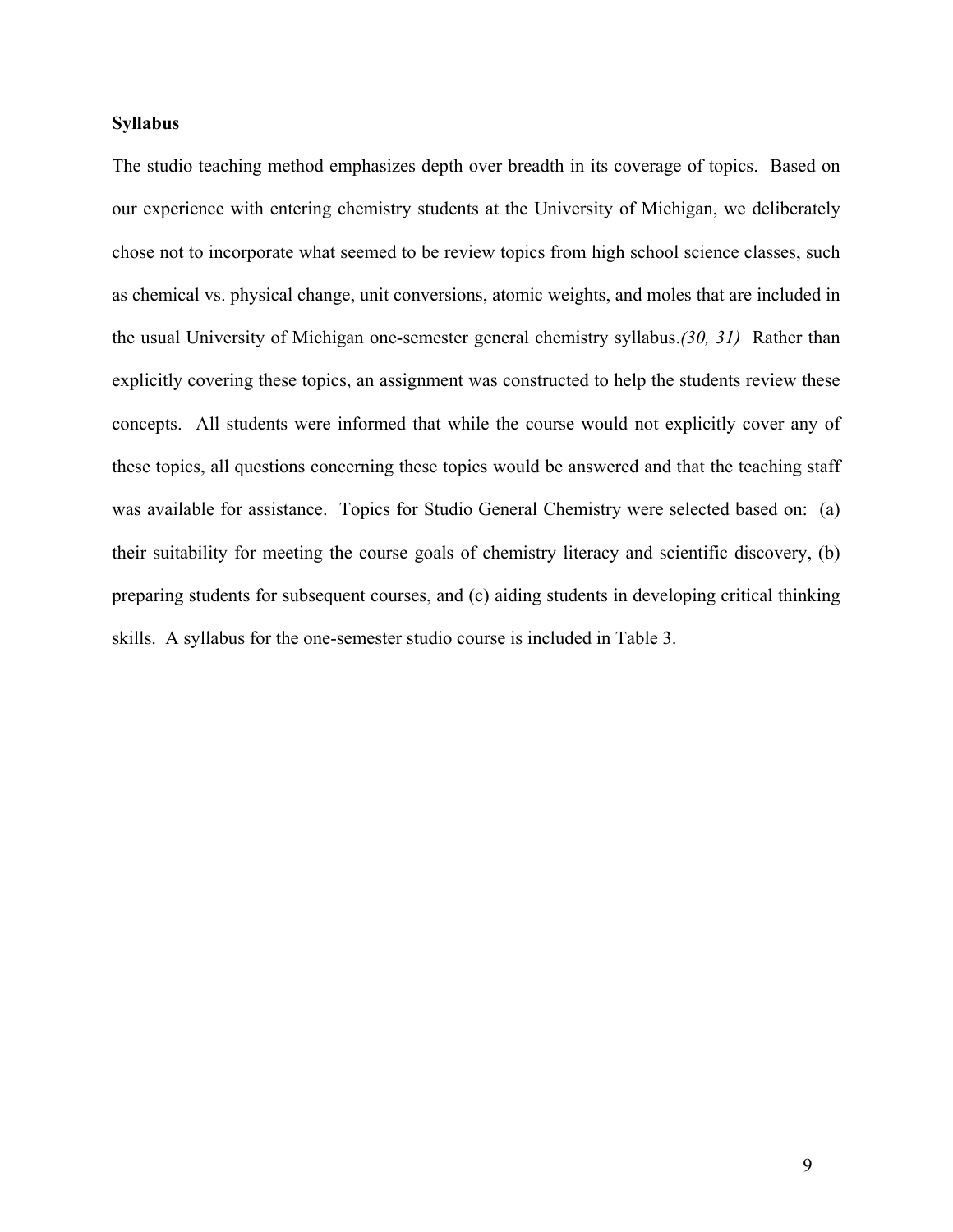| <b>Tuesday Studio</b>             | Interstudio         | <b>Thursday Studio</b>           | Lab Report/            | <b>SEA</b>               |
|-----------------------------------|---------------------|----------------------------------|------------------------|--------------------------|
|                                   |                     |                                  | Watershed              |                          |
|                                   | Intro to studio,    | PT1: safety, alchemy,            |                        | SEA 1: Build periodic    |
|                                   | scientific method,  | history of periodic table,       |                        | table from elements,     |
|                                   | fact, theory, law   | groups, periods                  |                        | present PT3              |
| PT 2: atomic models,              | Periodic trends,    | Watershed Project                |                        |                          |
| scientific probes,                | <b>LEDs</b>         | Studio: trip to Millers          |                        |                          |
| electron configurations           |                     | creek, learn to use probes       |                        |                          |
| PT 3: periodic trends             | Watershed, error    | CB 1: bonding, octet             | Lab report on PT2 due  |                          |
|                                   | analysis, bonding,  | rule, Lewis structures,          |                        |                          |
|                                   | Lewis structure     | polyatomic ions, fats            |                        |                          |
| CB 2: VSEPR,                      | VSEPR; Jeopardy     | CB 3: vitamins, bond             |                        |                          |
| intermolecular forces,            | to review for exam  | energy, $\Delta H_f$ ; energy in |                        |                          |
| solubility                        |                     | fats                             |                        |                          |
| $^{\#}CB4$ : q, hot/cold          | Fats, obesity,      | AB1: equilibrium, Q,             |                        | SEA 2: debates on        |
| packs, calroimetry                | dilithium crystals, | LeChatelier                      |                        | trans-fats, fat tax, or  |
|                                   | silicon based life  |                                  |                        | olestra, present CB4     |
| AB 2: history,                    | Equilibrium         | AB 3: indicators, pH,            | Lab report on CB4 due  |                          |
| theories, production of           | simulations,        | titration, strong vs.            |                        |                          |
| acids/bases                       | demos, equations    | weakly dissociation              |                        |                          |
| <b>Fall Break</b>                 | pH/pOH, strong      | AB4: titration                   | Watershed proposal     | SEA 3: Equilibrium       |
|                                   | acids, indicators   |                                  | meetings               | representation, present  |
|                                   |                     |                                  |                        | AB4                      |
| AB5: polyprotic                   | Base equilibrium,   | AB6: buffers                     | Lab report on AB1 due  |                          |
| acids/bases, salts                | titration           |                                  |                        |                          |
| <sup>#</sup> AB review, watershed | Demos, oxidation    | Watershed project day            |                        | SEA 4: Acidosis,         |
| project day                       | numbers             |                                  |                        | present AB review        |
| EC1: balancing redox              | Current, charge,    | EC2: galvanic cells,             | Lab report on AB6 due  |                          |
| rxns, activity series,            | batteries, hybrid   | Nernst, electrolysis             |                        |                          |
| voltaic cells                     | cars                |                                  |                        |                          |
| K1: rates, rate law,              | Kinetics, rate laws | K2: Arrhenius,                   |                        | SEA 5: Blackwater        |
| order                             |                     | mechanisms                       |                        | Escape $(21)$ present K1 |
| K3: Blue bottle                   | Beer's law,         | IW $1(24)$                       |                        | SEA 6: kinetics          |
| mechanism $(23)$                  | reaction orders     |                                  |                        | representation IW1       |
| $H^*$ IW 2                        | Current topics      | Thanksgiving                     | Draft watershed report |                          |
| Watershed Project                 | Batteries, Gatorade | Arsenic Debate                   | Lab report K3, IW2     |                          |
| <b>Watershed Present</b>          | Watershed data      | Study Day                        | Final draft watershed  |                          |

**Table 3: Studio General Chemistry Syllabus 2003** 

PT = periodic tends; CB = chemical bonding & thermochemistry; AB = acid/base & equilibrium; EC = electrochemistry; K = kinetics; IW = iron wall  $*$  Evening exam took place on this day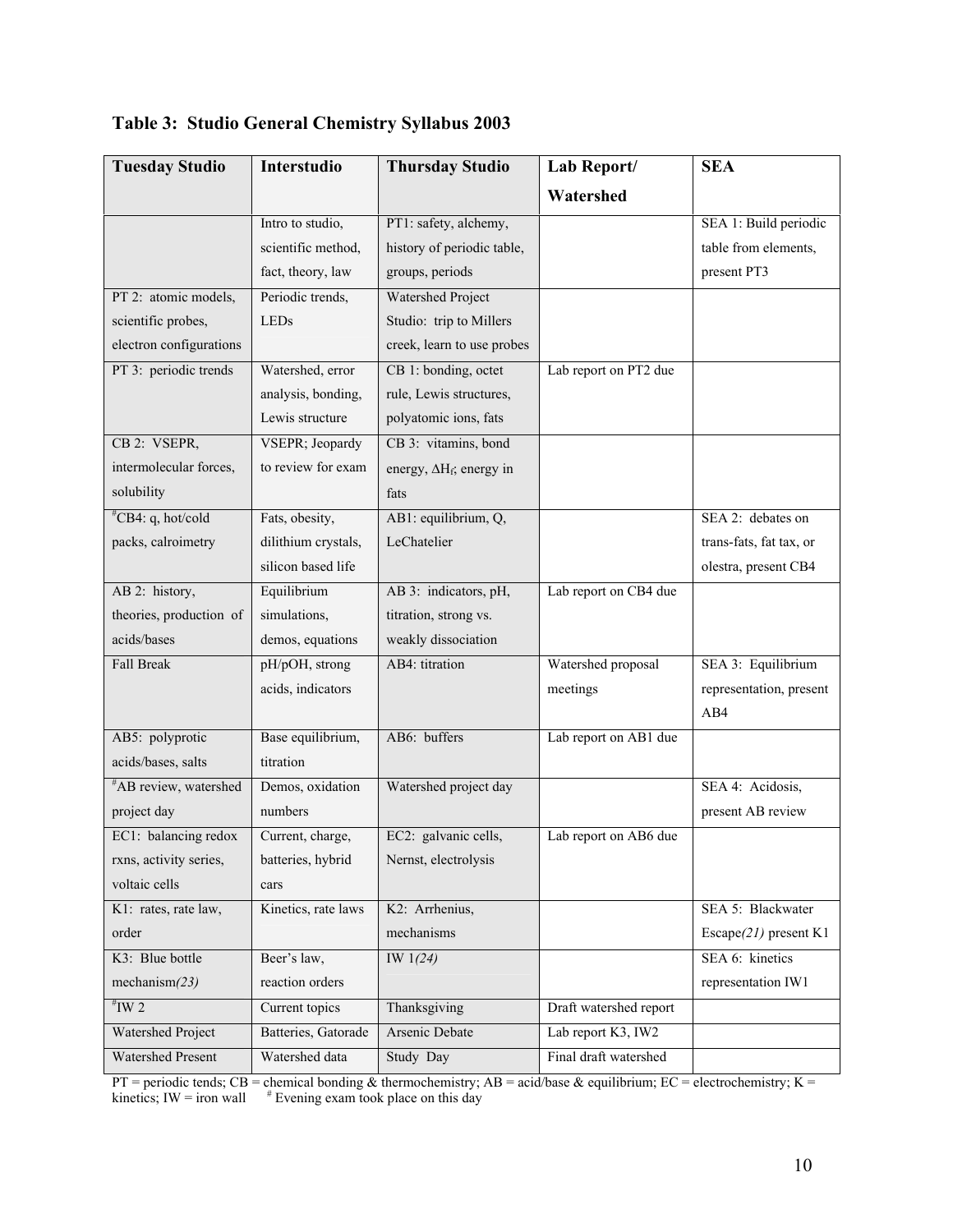# **Equilibrium Interview Scoring**

A holistic scoring scheme was created and used. The student responses to seven scripted questions (Table 4) were scored a 0, 1, or 2, with a "0" for a scientifically incorrect response, a "1" for a mostly correct response, and a "2" for a correct response to the questions asked. For example, question 6 asked about the effect on the addition of chloride ion on the system at equilibrium. The response, "It would probably react with the pink  $[Co^{+2}]$  and turn more blue...[the concentration of CoCl<sub>4</sub><sup>-2</sup>] would go up; [the concentration of Co<sup>+2</sup>] would go down" earned a score of 2. The response, "…it would shift more to the right in order to obtain the balance that it wants. So there would be a little bit more cobalt tetrachloride formed. It would spike a little bit and then sorta plane off," followed by, "I don't know" when probed about the effect on the concentrations of cobalt and chloride ions was scored a 1. Finally, the response, "cobalt would be the limiting reagent," received a score of 0.

|                | Why do you think that the temperature changes the color that is observed?                                                                                                             |
|----------------|---------------------------------------------------------------------------------------------------------------------------------------------------------------------------------------|
| $\overline{2}$ | Chemists will talk about the rate of forward and reverse reactions when discussing chemical<br>equilibrium. Would you explain to me what happens to these rates when the system comes |
|                | into equilibrium?                                                                                                                                                                     |
| 3              | Would you describe to me what is happening on a molecular level? For example, what is                                                                                                 |
|                | occurring to a single molecule of $CoCl42$ over the course of five seconds?                                                                                                           |
| $\overline{4}$ | When the flask was heated up, more $CoCl42$ was formed to give the blue color.<br>What                                                                                                |
|                | implication, if any, does this have on the $\Delta H$ of the equilibrium?                                                                                                             |
| 5              | Which, if any, of the flasks are currently in equilibrium?                                                                                                                            |
| 6              | Would you describe to me what would change in the equilibrium we were just talking about                                                                                              |
|                | if more Cl were added to this flask at room temperature? (What would happen to the                                                                                                    |
|                | concentrations of each of the species in solution?)                                                                                                                                   |
|                | Would you describe to me what would change in the equilibrium if more $CoCl42$ were                                                                                                   |
|                | added? (What would happen to the concentrations of each of the species in solution?)                                                                                                  |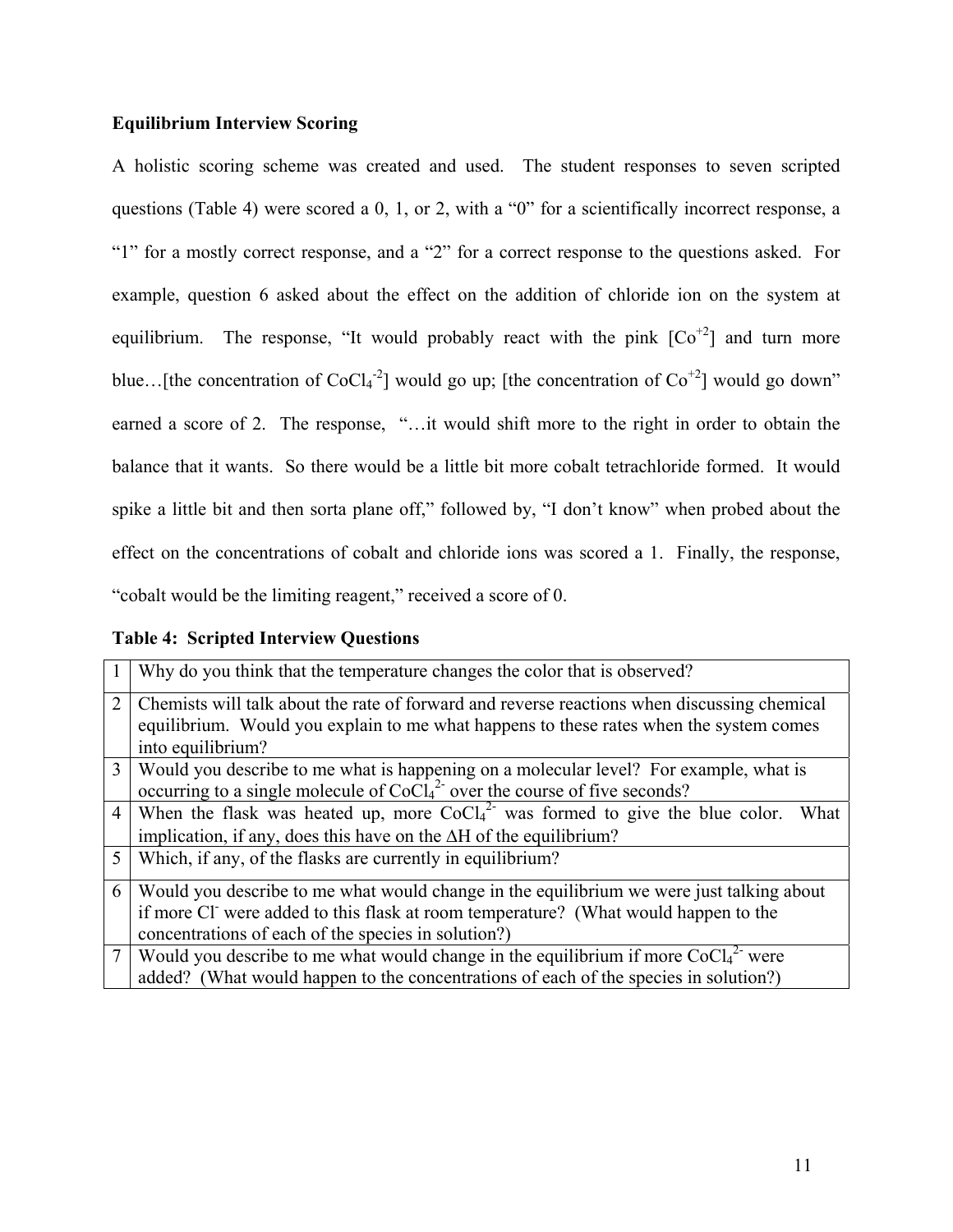## **Common Exam Questions**

#### **Figure 3: Common Exam Question 1**

1) For the reaction system:

2 H $I_{(g)} \implies H_{2 (g)} + I_{2 (g)}$ 

 $K_{eq} = 0.020$  at 720 K.

If the initial concentrations of HI, H<sub>2</sub>, and I<sub>2</sub> are all  $1.50 \times 10^{-3}$  M at 720 K, which one of the following statements is **CORRECT**?

A) The concentrations of  $H_2$  and  $I_2$  will increase as the system is approaching equilibrium.

B) The concentrations of  $H_2$  and HI will decrease as the system is approaching equilibrium.

C) The concentration of HI will increase as the system is approaching equilibrium.

D) The concentrations of HI and  $I_2$  will increase as the system is approaching equilibrium.

E) The system is at equilibrium.

#### **Figure 4: Common Exam Question 2**

2) The oxidation of sulfur dioxide to sulfur trioxide is one of the equilibria involved in acid rain formation:

 $2 SO_{2(q)} + O_{2(q)} \implies 2 SO_{3(q)} \Delta H = -198.4 \text{ kJ/mol}$ 

Which of the statements about this equilibrium is **FALSE**?

A) Increasing the temperature will decrease Keq

B) Increasing the concentration of  $O<sub>2</sub>$  results in an increased concentration of SO<sub>3</sub>

C) Adding a catalyst will cause Keq to increase

D) Increasing the concentration of SO3 results in an increase in the concentration of SO2

E) All of the statements are TRUE

#### **Figure 5: Common Exam Question 3**

3) An aqueous solution is found to have an  $[OH] = 1.02 \times 10^{-4}$ . What is the pH of the solution? A)  $pH = 4.0$ B)  $pH = 6.0$ C)  $pH = 8.0$ D)  $pH = 10$ . E)  $pH = 12$ .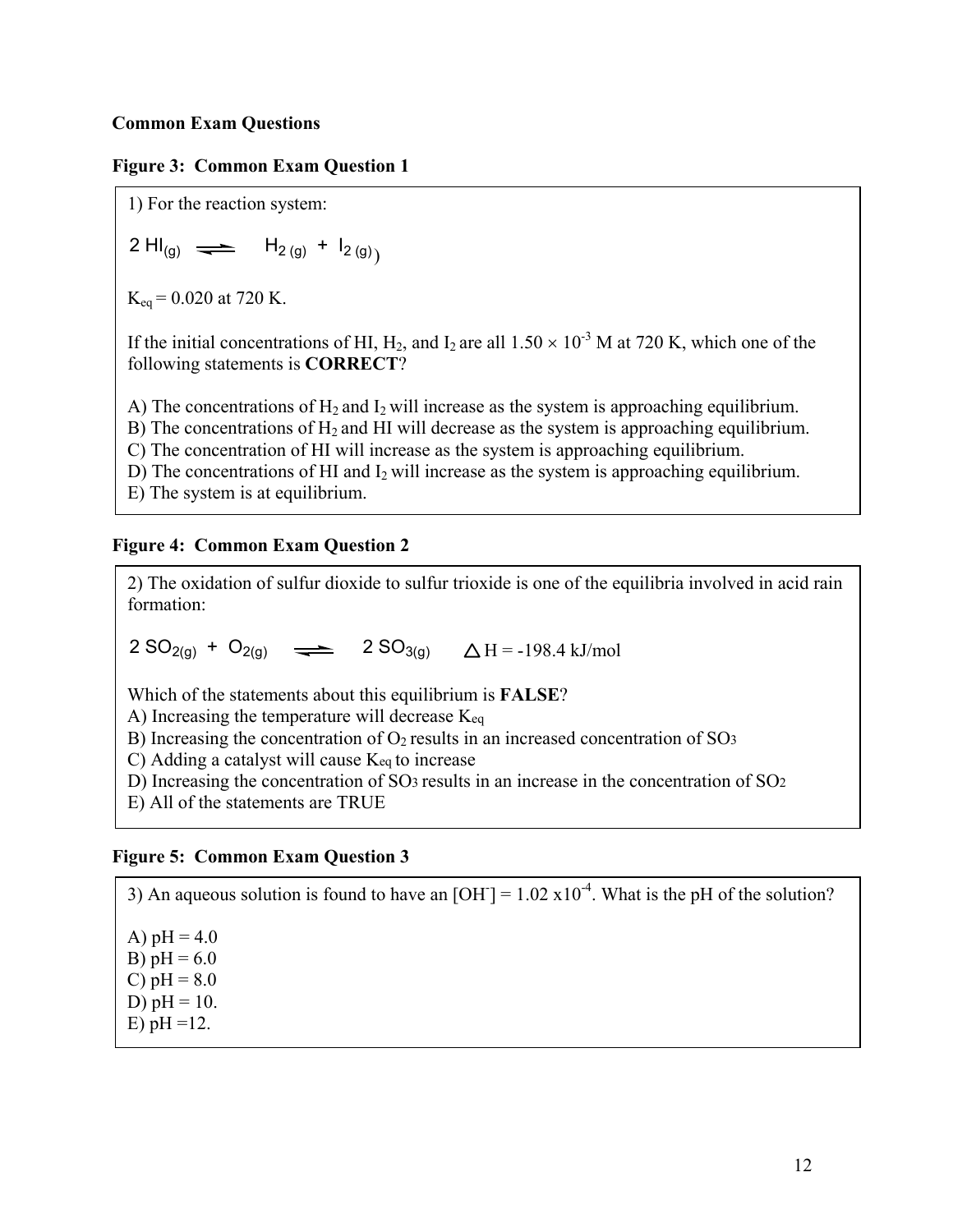#### **Figure 6: Common Exam Question 4**

4) When a chemical reaction has reached equilibrium, which of the following statements are always **TRUE?**  (i) The Keq is dependant on temperature but not on the composition of the equilibrium mixture (ii) The concentrations of products and reactants are equal (iii) There is no longer any formation of products or reactants A) i B) ii

C) iii D) i and ii

E) ii and iii

## **Figure 7: Common Exam Question 5**

5) 35.0 mL of 0.250 M NaOH(aq) are added to 20.0 mL of 0.10 M H<sub>2</sub>SO<sub>4(aq)</sub>. What is  $[H<sub>3</sub>O<sup>+</sup>]$  in the resulting solution? a) 0.12 M b) 0.086 M c) 0.193 M d) 1.2 x 10-13 M e) 0.81 x 10-13 M

Questions 3 & 5 are considered algorithmic; questions 1, 2, and 4 are considered conceptual. Data was analyzed (studio  $n=44$ ; nonstudio  $n=347$ ) using a logistic regression and with GPA, chemistry and math placement scores used as control variables. For questions 1 and 5, odds are even that both studio and nonstudio students will answer correctly. Odds are slightly higher that a studio student will answer question 2 correctly. Odds are significantly higher (3.4:1) that a nonstudio student will answer question 3 correctly. Odds are significantly higher (3:1) that a studio student will answer question 4 correctly.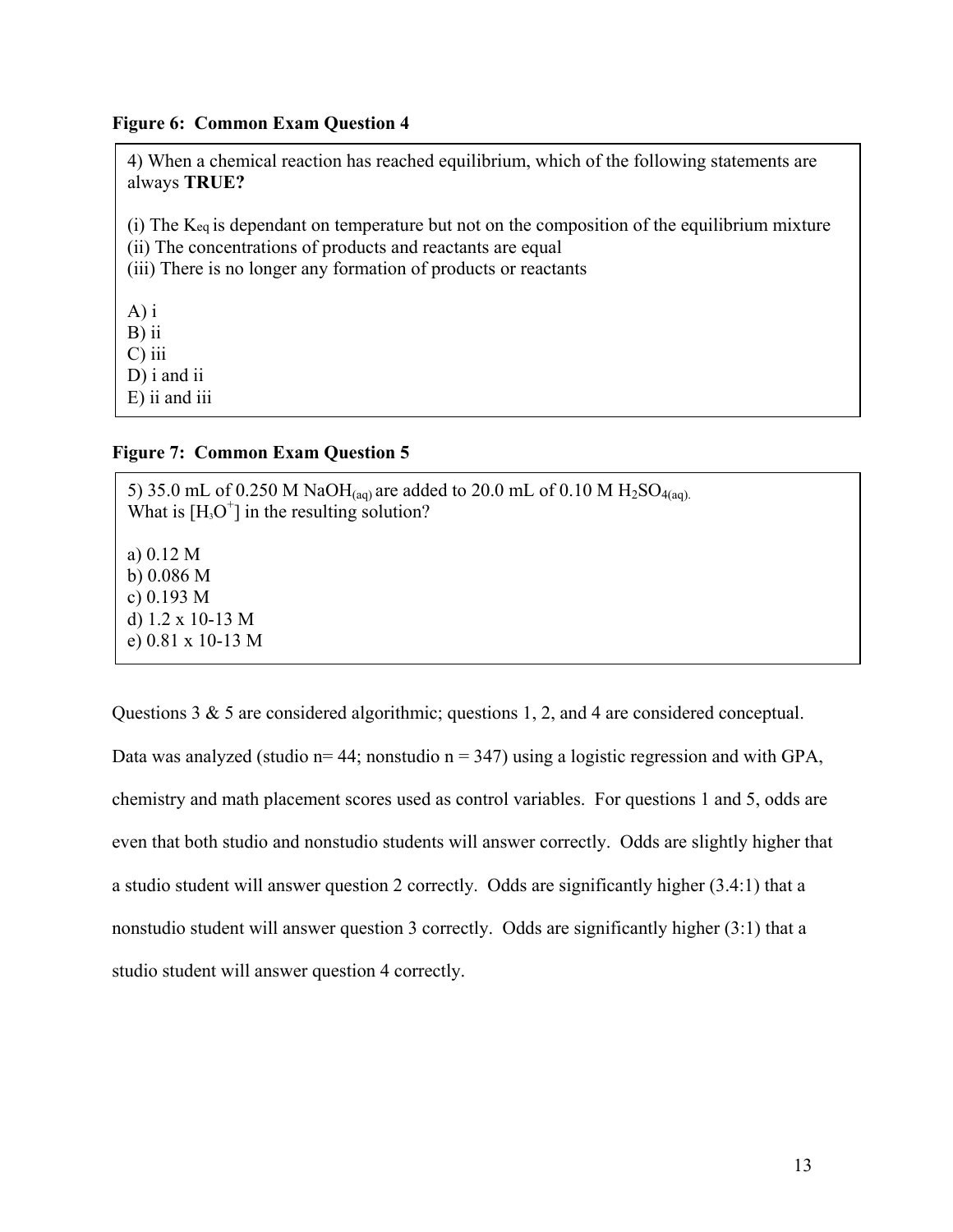#### **Personal Impressions**

A teaching assignment in the Studio classroom was challenging for the GSI's. Maintaining student interest and the needed flexibility with content and timing were particularly difficult. As in any class, the students periodically found themselves apathetic to the activities surrounding them and their attention had to be refocused. As one GSI described challenges she faced with students, "The students had a hard time adjusting to the overall style of the Studio class. They weren't accustomed to the idea that they were supposed to be learning through the lab activities and applying the concepts they had learned. They just wanted to make sure what they had was the right answer."

Allowing different groups to proceed through activities at their own pace often led to groups that had moved quickly through a designed activity while other groups took a very methodical, more time consuming approach. Efforts to bring these groups together to discuss their results were often received with indifference. The faster groups demonstrated little desire to take the activity a step further and explore deeper the chemical phenomena they were studying. Instead, students often preferred to discuss non-class related topics or use the internet connection to check their email or surf the web. Inculcating the desire to explore chemistry in the students is quite challenging, but extremely rewarding for those students who embraced it.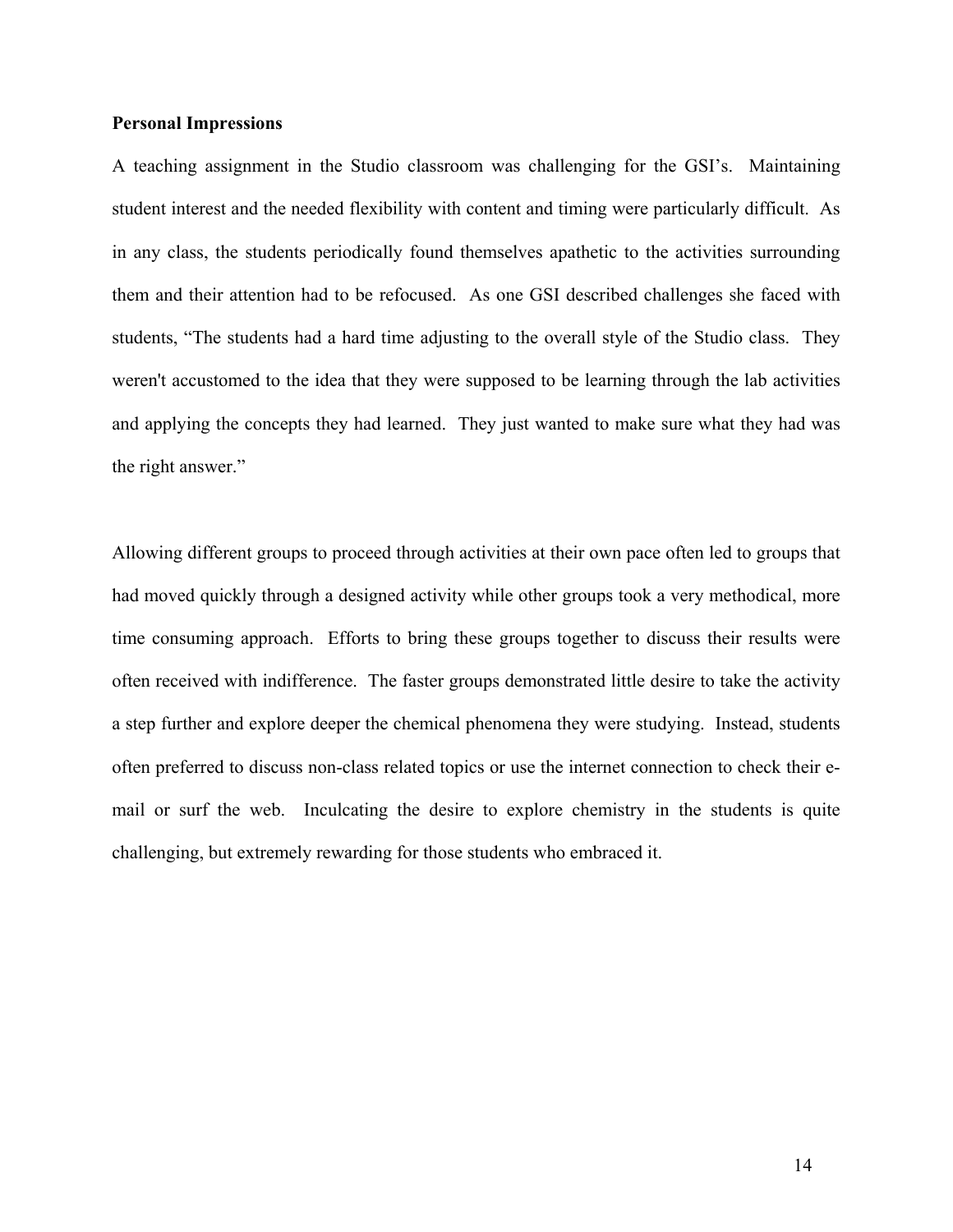#### **References**

- 1. Schwartz, D.L.; Bransford, J.D. *Cogn. Inst.* **1998**, *16,* 475-522.
- 2. Lave, J.; Wenger, E. *Situated Learning: Legitimate Peripheral Participation*; Cambridge University Press: New York, 1991.
- 3. Bransford, J.D.; Franks, J.J.; Vye, N.J.; Sherwood, R.D., *New approaches to instruction: because wisdom can't be told*, in *Similarity and Analogical Reasoning*, S. Vosniadou and A. Ortony, Editors. 1989, Cambridge University Press: New York. p. 470-497.
- 4. Hatcher-Skeers, M.; Aragon, E. *J. Chem. Educ.* **2002**, *79,* 462-464.
- 5. Kesner, L.; Eyring, E.M. *J. Chem. Educ.* **1999**, *76,* 920-923.
- 6. McIntyre, M. *Science and Children* **1982**, *19,* 54-55.
- 7. Fadnis, A.G. *Journal of Teaching and Research* **1997**, *4,* 56-61.
- 8. Nicoll, G.; Francisco, J.; Nakhleh, M.B. *J. Chem. Educ.* **2001**, *78,* 1111-1117.
- 9. Wandersee, J.H. *J. Res. Sci. Teach.* **1990**, *27,* 923-936.
- 10. Regis, A.; Ralbertazzi, P.G.; Roletto, E. *J. Chem. Educ.* **1996**, *73,* 1084-1088.
- 11. Markow, P.G.; Lonning, R.A. *J. Res. Sci. Teach.* **1998**, *35,* 1015-1029.
- 12. Sharan, S.; Hertz-Lazarowitz, R., *A Group-Investigation method of cooperative learning in the classroom*, in *Cooperation in Education*, S. Sharan, et al., Editors. 1980, Brigham Young University Press: Provo, Utah.
- 13. Kagan, S., *Co-op co-op: A flexible cooperative learning technique*, in *Learning to Cooperate, Cooperating to Learn*, R. Slavin, et al., Editors. 1985, Plenum: New York. p. 67-96.
- 14. Laursen, S.; Mernitz, H. Would you like fries with that? The fuss about fats in our diet.. *Abstracts of Papers*, 219th National Meeting of the American Chemical Society, San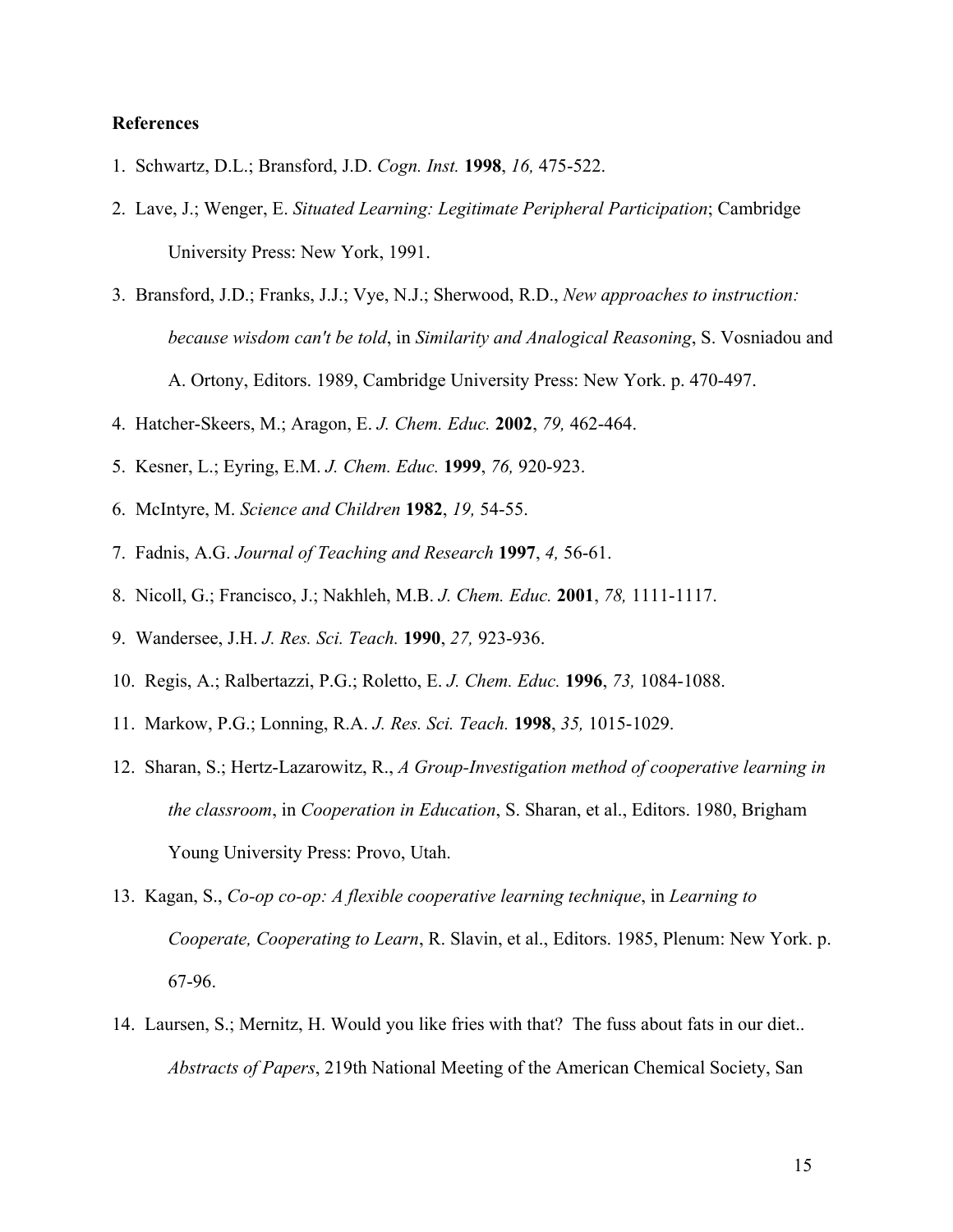Francisco, CA, March 26-30, 2000*;* American Chemical Society: Washington, DC; CHED 054.

- 15. DeMao, S. *J. Chem. Educ.* **2002**, *79,* 474-475.
- 16. Wilson, A.H. *J. Chem. Educ.* **1998**, *75,* 1176-1177.
- 17. Tyson, L.; Treagust, D.F. *J. Chem. Educ.* **1999**, *76,* 554-558.
- 18. Kolb, D. *J. Chem. Educ.* **1978**, *55,* 459-464.
- 19. Greenbowe, T.J. Chemistry Experiment Simulations, Tutorials and Conceptual Computer Animations for Introduction to College Chemistry (aka General Chemistry). *http://www.chem.iastate.edu/group/Greenbowe/sections/projectfolder/animationsindex.ht m* (accessed Feb 2004).
- 20. Huddle, P.A.; White, M.D.; Rogers, F. *J. Chem. Educ.* **2000**, *77,* 104-110.
- 21. Waddell, T.G.; Rybolt, T.R. *J. Chem. Educ.* **2003**, *80,* 401-406.
- 22. Sanger, M.J.; Riley, R.A., Jr.; Richter, E.W.; Phelps, A.J. *J. Chem. Educ.* **2002**, *79,* 989-991.
- 23. Engerer, S.C.; Cook, G. *J. Chem. Educ.* **1999**, *76,* 1519-1520.
- 24. Balko, B.A.; Tratnyek, P.G. *J. Chem. Educ.* **2001**, *78,* 1661-1664.
- 25. Kauffman, G.B.; Mason, S.W.; Seymour, R. *J. Chem. Educ.* **1990**, *67,* 198-199.
- 26. Casassa, E.Z.; Sarquis, A.M.; VanDyke, C.H. *J. Chem. Educ.* **1986**, *63,* 57.
- 27. Sarquis, A.M. *J. Chem. Educ.* **1986**, *63,* 60.
- 28. Shakhashiri, B.Z. *Chemical Demonstrations: A Handbook for Teachers of Chemistry*; University of Wisconsin Press: Madison, WI, 1989.
- 29. U.S. Environmental Protection Agency. Groud Water and Drinking Water. *http://www.epa.gov/safewater/arsenic.html* (accessed March 2004).
- 30. Ege, S.N.; Coppola, B.P.; Lawton, R.G. *J. Chem. Educ.* **1997**, *74,* 74-83.